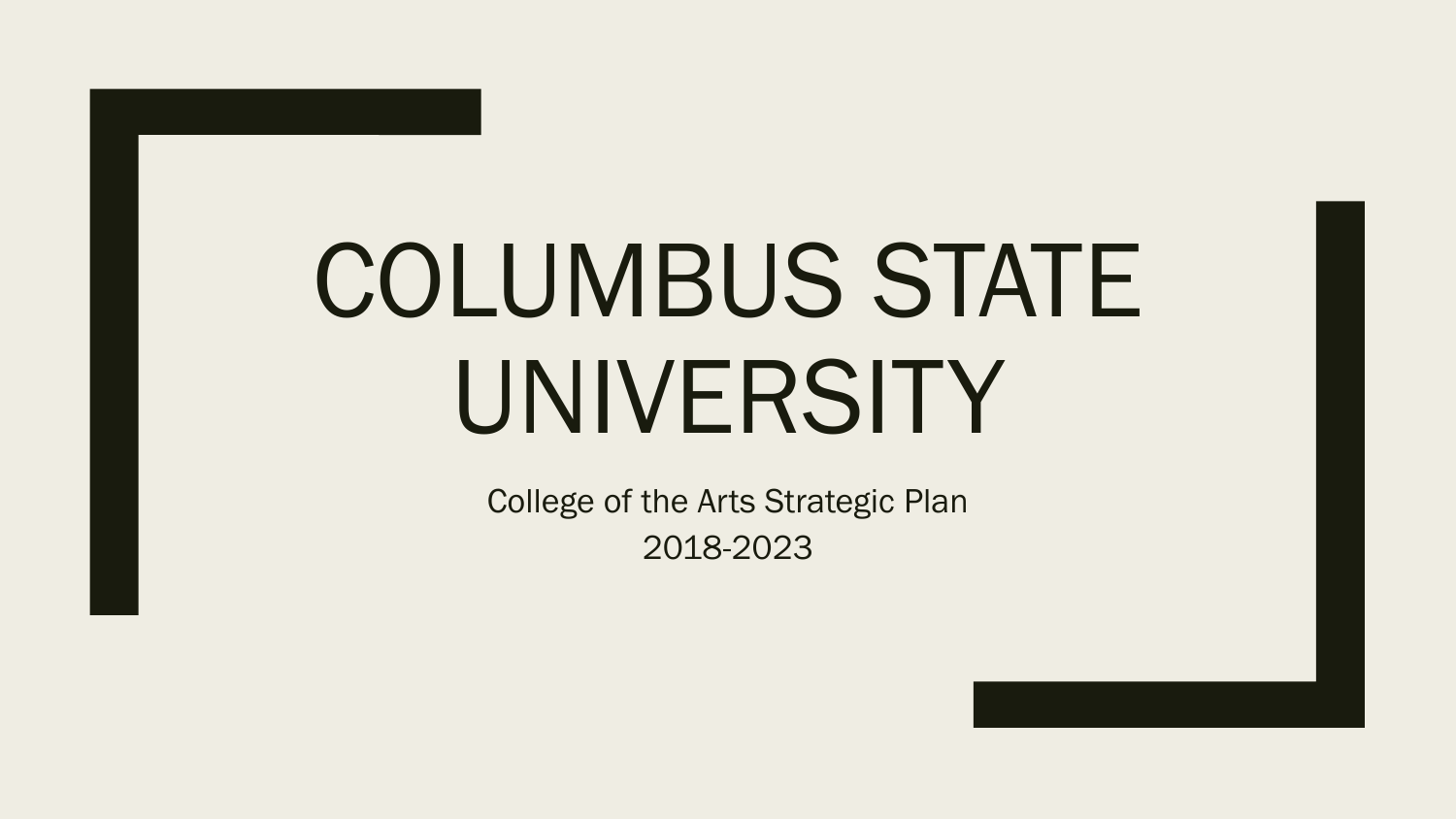# Mission:

The College of the Arts prepares its graduates for success in a global environment by providing student-centered, comprehensive education in the visual, performing, and media arts. The College fosters scholarly research, creative endeavors, and real-world experiences through academic programs, partnerships, and outreach that build the local creative economy. The College extends its artistic endeavors and impact nationally and internationally.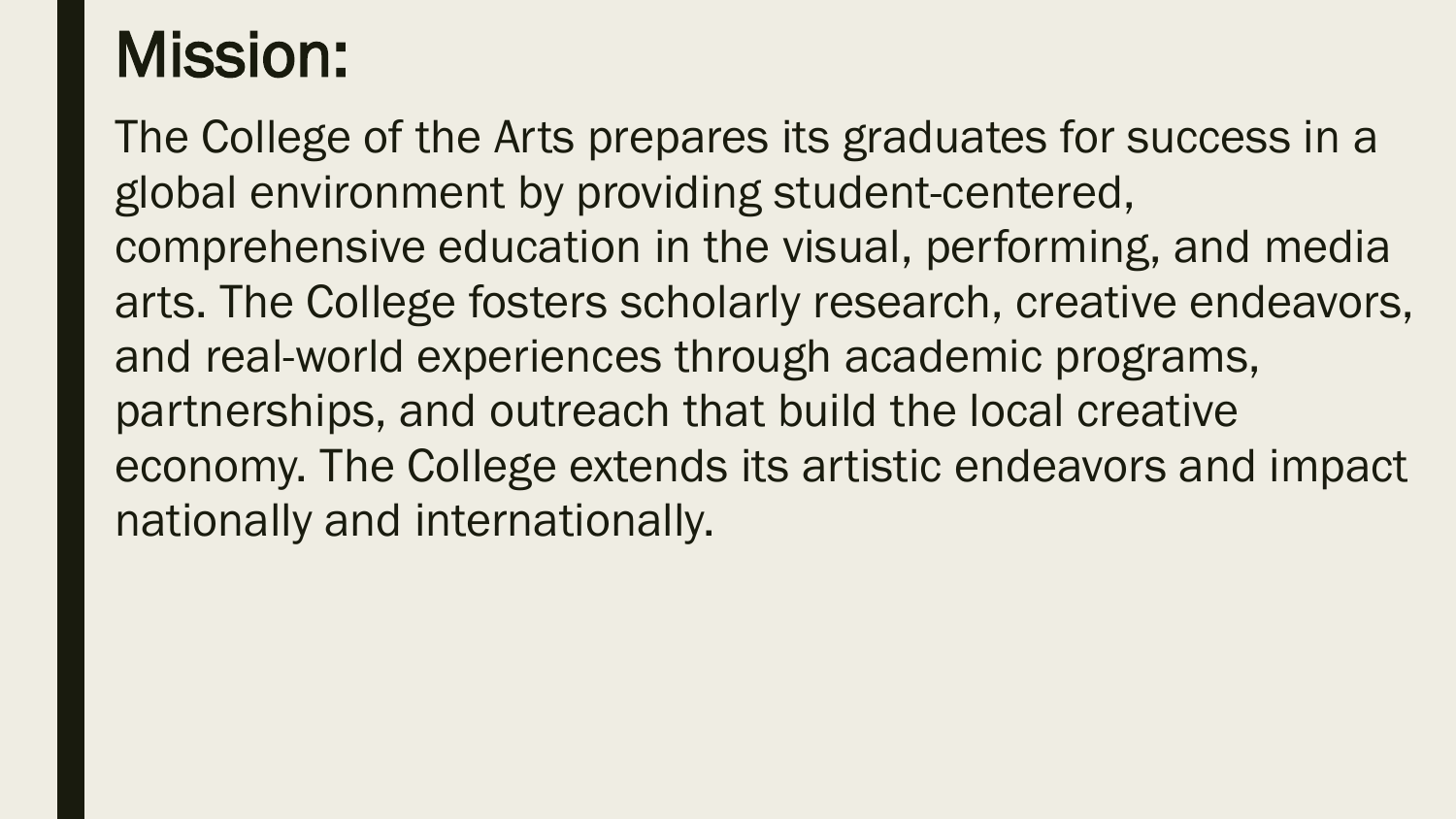# Our Values:

# EXCELLENCE:

Employ innovative practices in research and teaching through student engagement, as well as support critical thinking, and scholarly and creative activity.

# CREATIVITY:

Foster creative thought, imagination, and the ability to build on pre-existing knowledge that transcends convention and produces positive change.

# PROFESSIONALISM:

Pursue and attain the highest levels of teaching, research, and creativity within a diverse community of scholars while promoting curiosity, innovation, growth, and health and wellness in professional endeavors.

# SERVICE AND LEADERSHIP:

Promote a leadership philosophy that empowers and supports creative and intellectual pursuits that foster inclusion, preservation, and enhancement of the community and its culture.

# INTEGRATION:

Create an academic and creative community in a liberal arts context, embracing both process and outcome, theory and practice; local and global perspectives.

# CULTURAL ENRICHMENT:

Provide innovative leadership in arts initiatives and education to enhance the region's quality of life and the reputation of Columbus as a cultural center in the Southeast.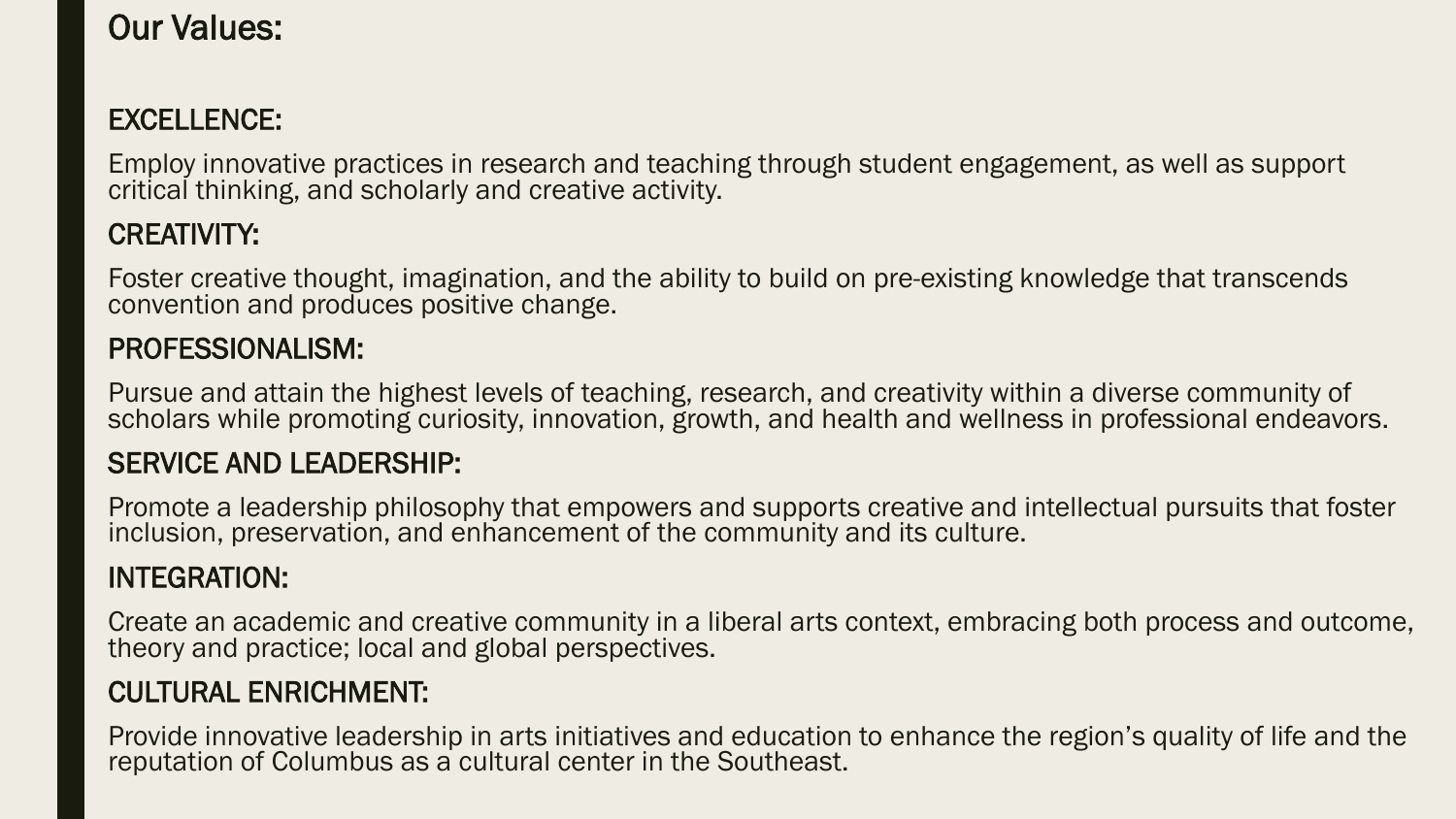# CSU Strategic Initiative 1:

■ Be a leader in academic excellence by utilizing evidence-based teaching and learning.

### CSU Goals/Detail:

- $\blacksquare$  Maintain a culture of continuous assessment and improvement.  $(1.1)$
- **Increase the productivity of faculty and students through research and creative** endeavors.  $(1.2)$

# COA Goals/Detail

- Continue to meet or exceed national accreditation standards. (1.1.1)
- **EX Continue to seek more and varied endowed units and professorships across the** College. (1.2)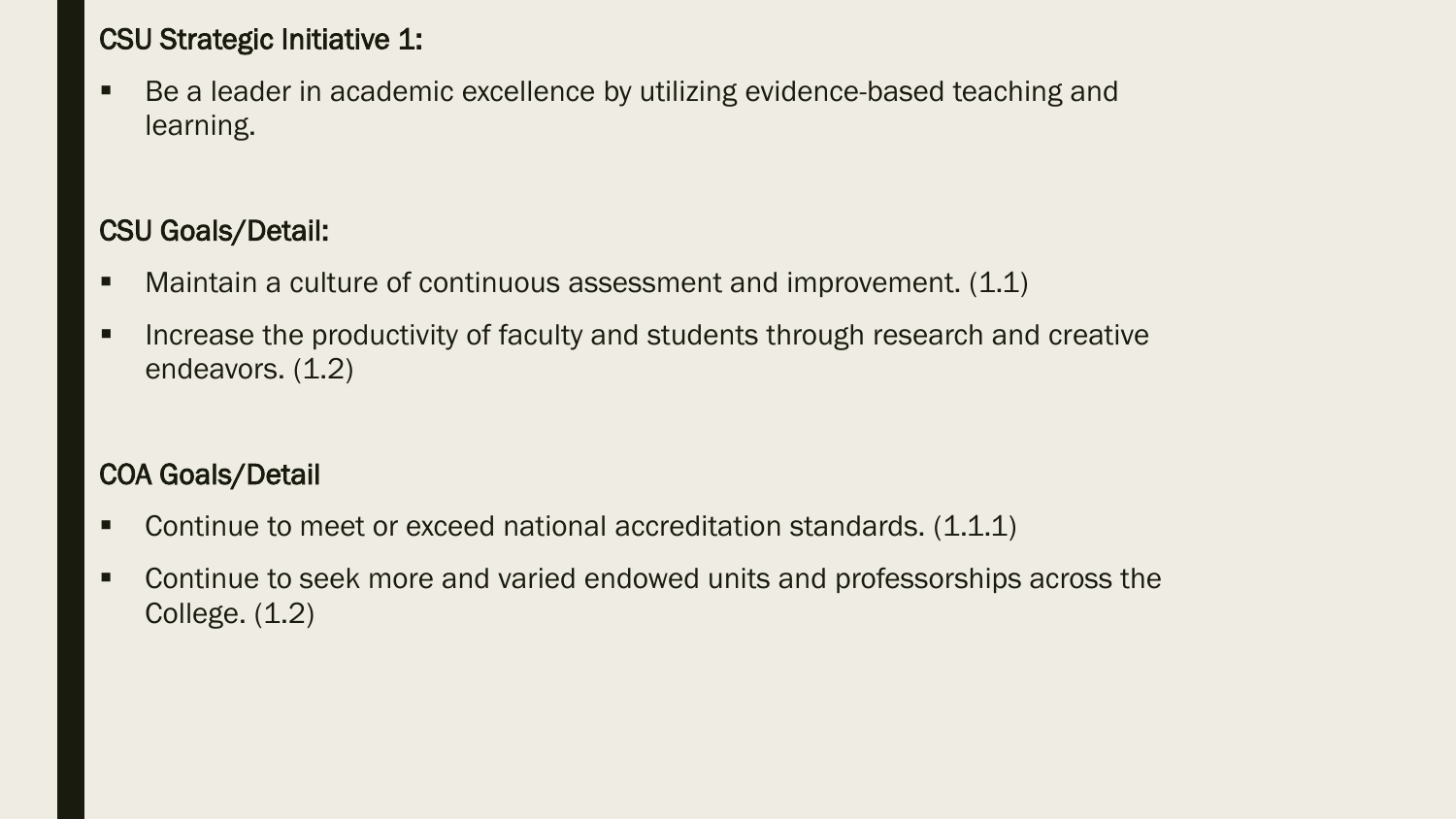#### CSU Strategic Initiative 2:

 Increase student engagement with the campus and community by building a creative and student-centered campus that supports recruitment, increases retention, and yields higher graduation rates.

#### CSU Goals/Detail:

- $\blacksquare$  Identify programs that are priorities and have the potential to attract significant enrollment. (2.1)
- Strengthen efforts to recruit, retain, and graduate a growing body of diverse students. (2.2)
- $\blacksquare$  Increase student engagement with the campus and community. (2.3)
- $\blacksquare$  Promote an inclusive campus climate that welcomes all individuals. (2.4)
- Promote a safe and secure campus environment. (2.5)
- $\blacksquare$  Increase participation by all stakeholders in the life of the University and the community. (2.6)

#### COA Goals/Detail:

- Identify prospective students and their interests to develop innovative marketing and recruiting. (2.2)
- Maintain retention and graduation rates above average level. (2.2)
- Increase student engagement through curricular innovation, quality, relevance, and inclusive programming. (2.3)
- Update and modify curricula across the College to include significant student exposure to arts and media technology and production practices, supported by increased infrastructure, assets, and training for technology in each department and across disciplines as needed. (2.4)
- Create an atmosphere of inclusivity to ensure access to a broader spectrum of ideas and perspectives, to promote an open forum for discussion, deliberation, and debate of those ideas, and to produce a more robust creative environment. (2.4)
- Promote an environment of health, wellness, and sustainability. (2.5)
- Promote interdisciplinary culture among faculty and students. (2.6)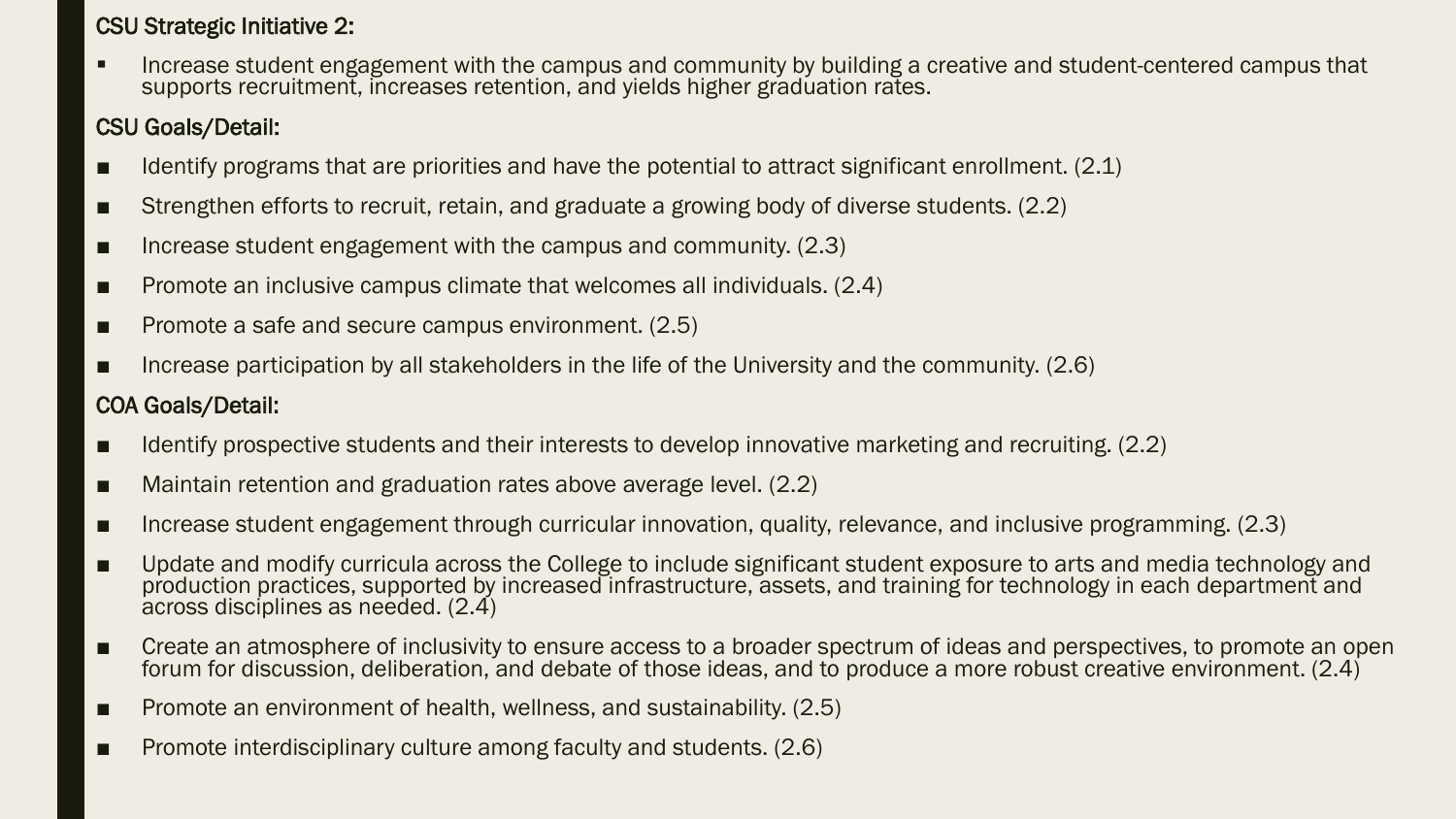# CSU Strategic Initiative 3:

■ Support and recognize innovation and creative activity.

# CSU Goals/Details:

- Balance instructional, service, and research loads to enhance faculty productivity and encourage…collaboration on research and learning by faculty and students. (3.1)
- Promote and reward innovation in teaching, support services, research, and experiential learning. (3.2)
- Provide innovative learning resources, research opportunities, and information technologies. (3.3) COA Goals/Details:
- Promote and reward faculty innovation in teaching, support services, research, and experiential learning. (3.2)
- Reward multidisciplinary curriculum and program development. (3.2)
- Coordinate course and program scheduling to optimize interdepartmental engagement.
- Provide innovative curriculum through COA Outreach Centers. (3.2)
- Support creation of a River Park Resource Center teaching writing, advising, tutoring, registrar, financial aid, etc. (3.3)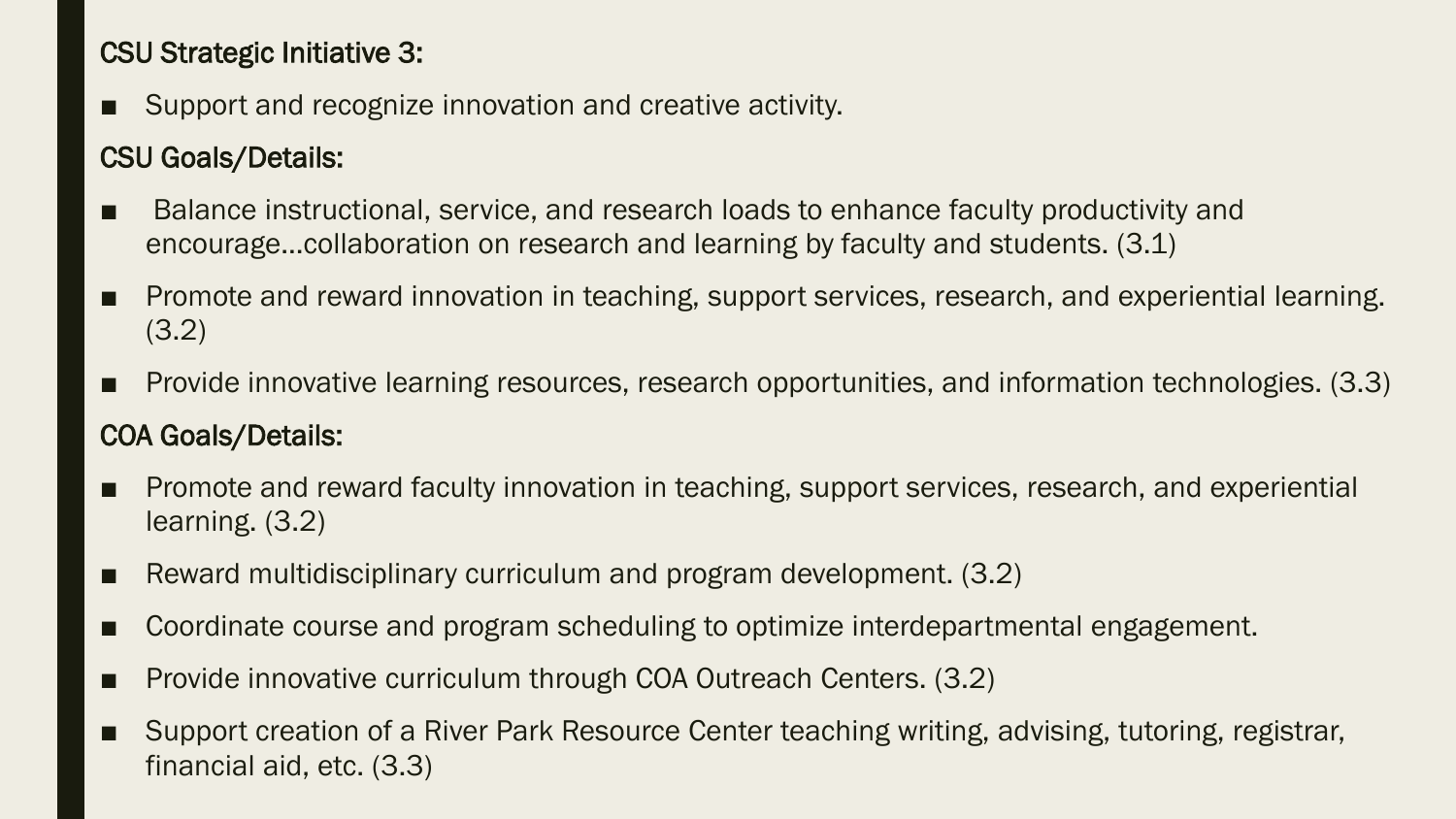# CSU Strategic Initiative 4:

Continue to build mutually beneficial partnerships that support local, regional, national, and international communities.

# CSU Goals/Details:

- Develop/maintain strong partnerships with  $p-20$  institutions in the region.  $(4.1)$
- Build, sustain, and promote mutually beneficial relationships with the Columbus community and beyond. (4.2)
- Increase external engagement and philanthropic support. (4.3)
- Support the Columbus 2025 economic and workforce initiative. (4.4)
- Increase philanthropic and alumni participation. (4.5)

# COA Goals/Details:

- Increase scholarship funding. (4.1)
- Cultivate and maintain external partnerships and relationships in conjunction with internal strengths and resources. (4.2)
- Expand the College's donor base.  $(4.3)$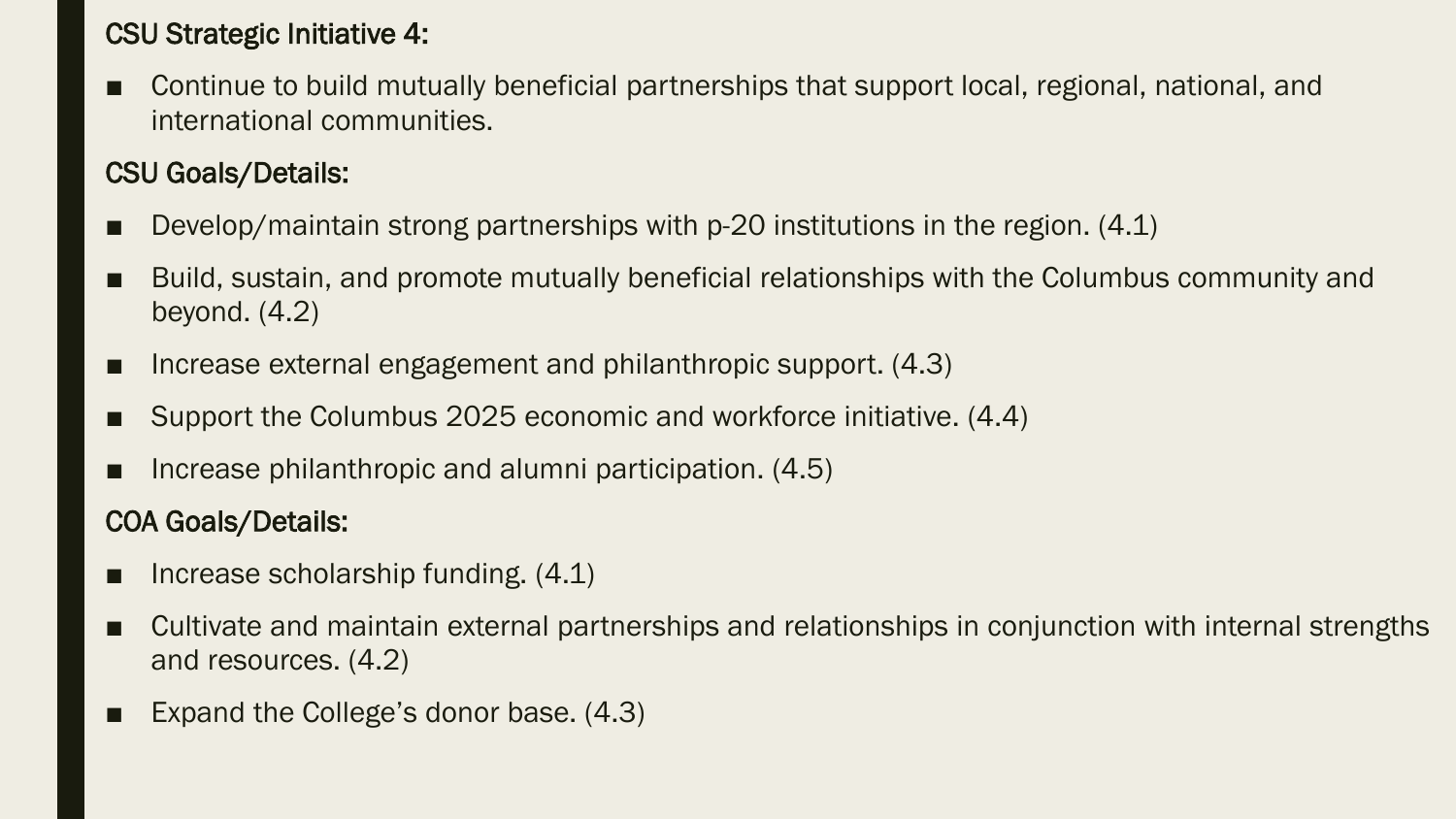# CSU Strategic Initiative 5:

■ Provide faculty, staff, and students opportunities and resources to develop leadership skills that support their current and future roles.

#### CSU Goals/Details:

- Increase faculty and staff development opportunities. (5.1)
- Increase student development opportunities. (5.2)
- Establish servant leadership practiced throughout the University. (5.3)

# COA Goals/Details:

■ Establish COA fund for grant-giving resources. (5.1)